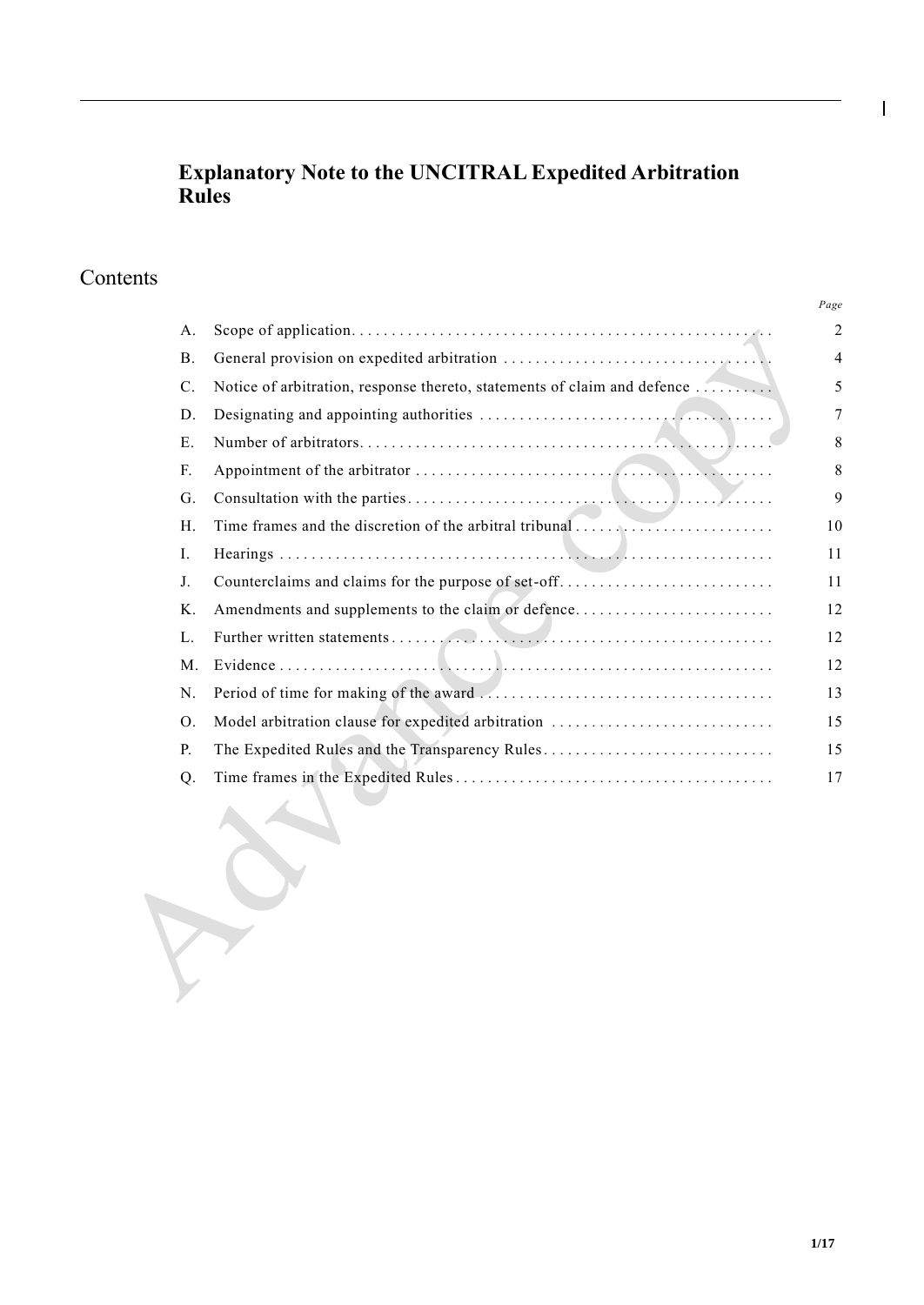# **Explanatory Note to the UNCITRAL Expedited Arbitration Rules**

1. Expedited arbitration is a streamlined and simplified procedure with a shortened time frame, which makes it possible for the parties to reach a final resolution of the dispute in a cost- and time-effective manner. The UNCITRAL Expedited Arbitration Rules (hereinafter the "Expedited Rules") provide a set of rules which parties may agree for expedited arbitration. The Expedited Rules balance on the one hand, the efficiency of the arbitral proceedings and on the other, the need to preserve due process and fair treatment.

2. Article 1(5) of the UNCITRAL Arbitration Rules (hereinafter the "UARs") incorporates the Expedited Rules, which are presented as an appendix to the UARs. The phrase "where the parties so agree" in that paragraph emphasizes the need for the parties' express consent for the Expedited Rules to apply to the arbitration.

3. In the following, any reference to "article(s)" is to that in the Expedited Rules, unless otherwise expressly indicated.

# **A. Scope of application**

#### **Article 1**

4. Article 1 provides that express consent of the parties is required for the application of the Expedited Rules.

5. Parties are free to agree on the application of the Expedited Rules at any time even after the dispute has arisen (see model arbitration clause in the annex to the Expedited Rules). For example, parties that had concluded an arbitration agreement or had initiated arbitration under the UARs before the effective date of the Expedited Rules (19 September 2021) can subsequently agree to refer their dispute to arbitration under the Expedited Rules. Likewise, a party may propose to the other party or parties that the Expedited Rules shall apply to the arbitration.

6. However, parties should be mindful of the consequences when changing from non-expedited to expedited arbitration. For example, a notice of arbitration communicated in accordance with article 3 of the UARs might not meet the requirements in article 4 of the Expedited Rules, whereby the claimant has to communicate proposals for the designation of an appointing authority and for the appointment of a sole arbitrator. Therefore, it would be prudent for the parties to agree on how such requirements could be met, should they agree to refer their dispute to arbitration under the Expedited Rules after the proceedings had begun. Similarly, if a three-member arbitral tribunal was constituted in accordance with the UARs, the parties may wish to consider appointing a sole arbitrator in accordance with article 8. If the constitution of the tribunal is changed, the parties may also need consider the status of statements and evidence submitted to the former tribunal.

7. Article 1 provides that the UARs generally apply to expedited arbitration, unless and as modified by the Expedited Rules. The phrase "as modified by these Expedited Rules" means that rules in the UARs and the Expedited Rules need to be read in conjunction for the proper conduct of the proceedings. The rules in the UARs are either supplemented or replaced by those in the Expedited Rules. For the avoidance of doubt, the footnote to article 1 provides a list of articles in the UARs that would not apply in the context of expedited arbitration. However, parties retain the flexibility to tailor the rules to their proceedings.

8. As the Expedited Rules are presented as an appendix to the UARs, reference to "the Rules" or "these Rules" in the UARs (see articles  $1(2)$ ,  $1(3)$ ,  $1(4)$ ,  $2(6)$ ,  $4(2)$ , 6(3), 6(4), 6(5), 10(3), 17(1), 17(2), 30(1), 30(2), 32 and 41(4)(b) of the UARs) include the Expedited Rules in the context of expedited arbitration.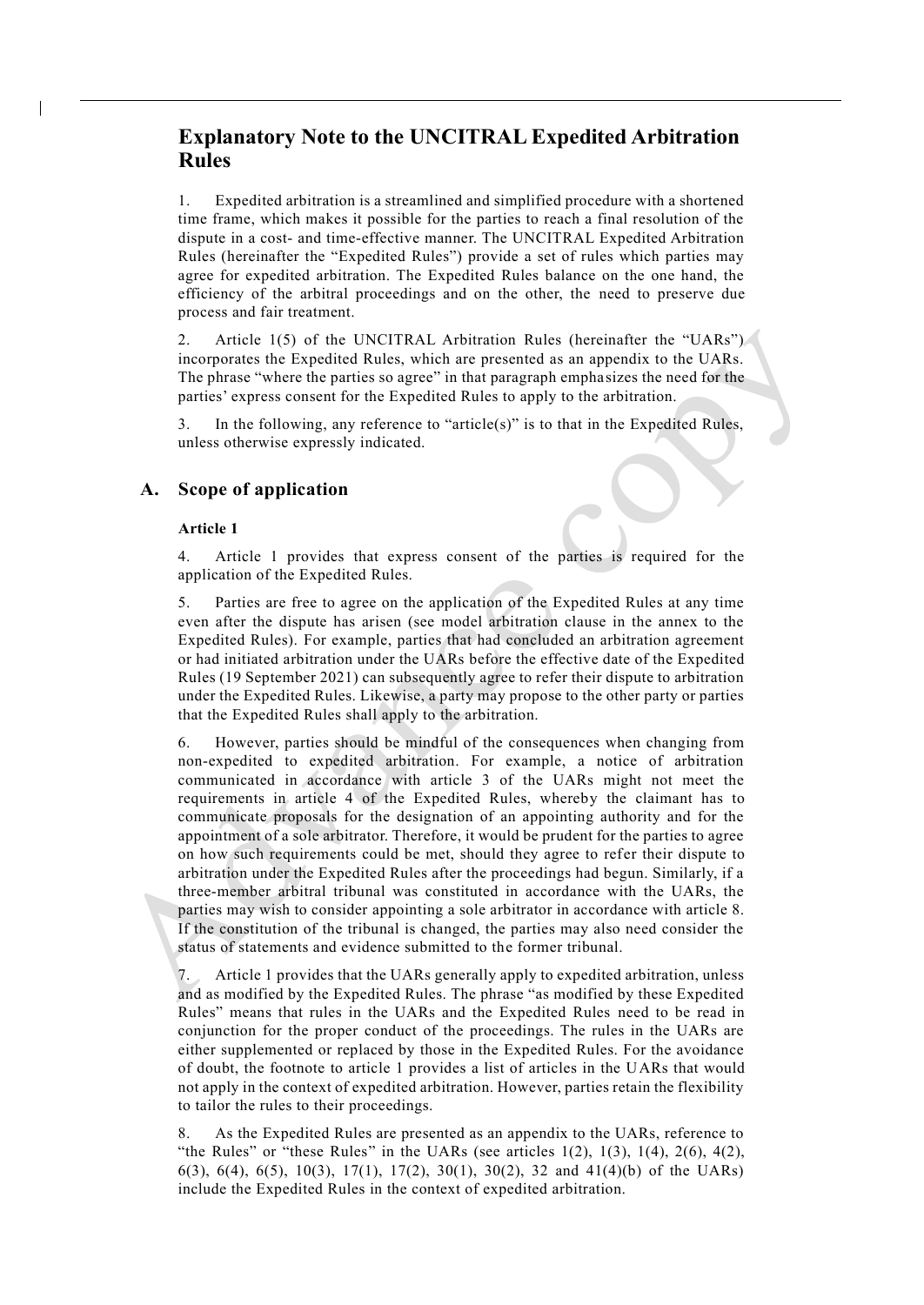9. In relation to article 1(2) of the UARs, parties to an arbitration agreement concluded before the entry into force of the Expedited Rules will not be presumed to have referred their dispute to the Expedited Rules, even though the Expedited Rules are presented as an appendix to the UARs. This is because the Expedited Rules only apply when so expressly agreed by the parties. On the other hand, if a subsequent version of the Expedited Rules were to be prepared, article 1(2) of the UARs would apply, which means that the Expedited Rules in effect on the date of commencement of the expedited arbitration would apply, unless the parties have agreed on the current or any other version of the Expedited Rules.

#### **Article 2**

10. Even when the parties had initially agreed to refer their dispute to arbitration under the Expedited Rules, the circumstances may be such that the Expedited Rules are not appropriate to resolve the particular dispute. Article 2 addresses such circumstances, with paragraph 1 allowing parties to agree to withdraw from expedited arbitration.

11. In accordance with paragraph 2, a party that had agreed to refer the dispute to arbitration under the Expedited Rules may subsequently request withdrawal from expedited arbitration, when the circumstances evolved in a manner that would make expedited arbitration no longer suitable for resolving the dispute (see also para. 91 below). While there is no time limit within which a party can request withdrawal, the arbitral tribunal should consider at which stage of the proceedings the request is being made.

12. The phrase "in exceptional circumstances" means that the party requesting withdrawal should provide convincing and justified reasons for the request and that the arbitral tribunal should uphold the request only in certain circumstances. It introduces a high threshold for allowing a unilateral withdrawal from expedited arbitration.

13. When making the determination, the arbitral tribunal should consider whether the Expedited Rules are no longer appropriate for the resolution of the dispute. It may wish to take into account, among others, the following:

- The urgency of resolving the dispute;
- The stage of the proceedings at which the request is made;
- The complexity of the dispute (for example, the anticipated volume of documentary evidence and the number of witnesses);
- The anticipated amount in dispute (the sum of claims made in the notice of arbitration, any counterclaim made in the response thereto as well as any amendment or supplement);

The terms of the parties' agreement to expedited arbitration and whether the current circumstances could have been foreseeable at the time of the agreement; and

- The consequences of the determination on the proceedings.

14. The above is a non-exhaustive list of elements that can be taken into account and it would not be necessary for the arbitral tribunal to consider all the elements therein.

15. When making the determination, the arbitral tribunal, in accordance with article 17(1) of the UARs, may decide that the Expedited Rules in their entirety would no longer apply or that certain articles would no longer apply to the arbitration. When deciding that certain articles of the Expedited Rules would no longer apply, the arbitral tribunal should make clear to the parties how the arbitration would be conducted and on the basis of which articles.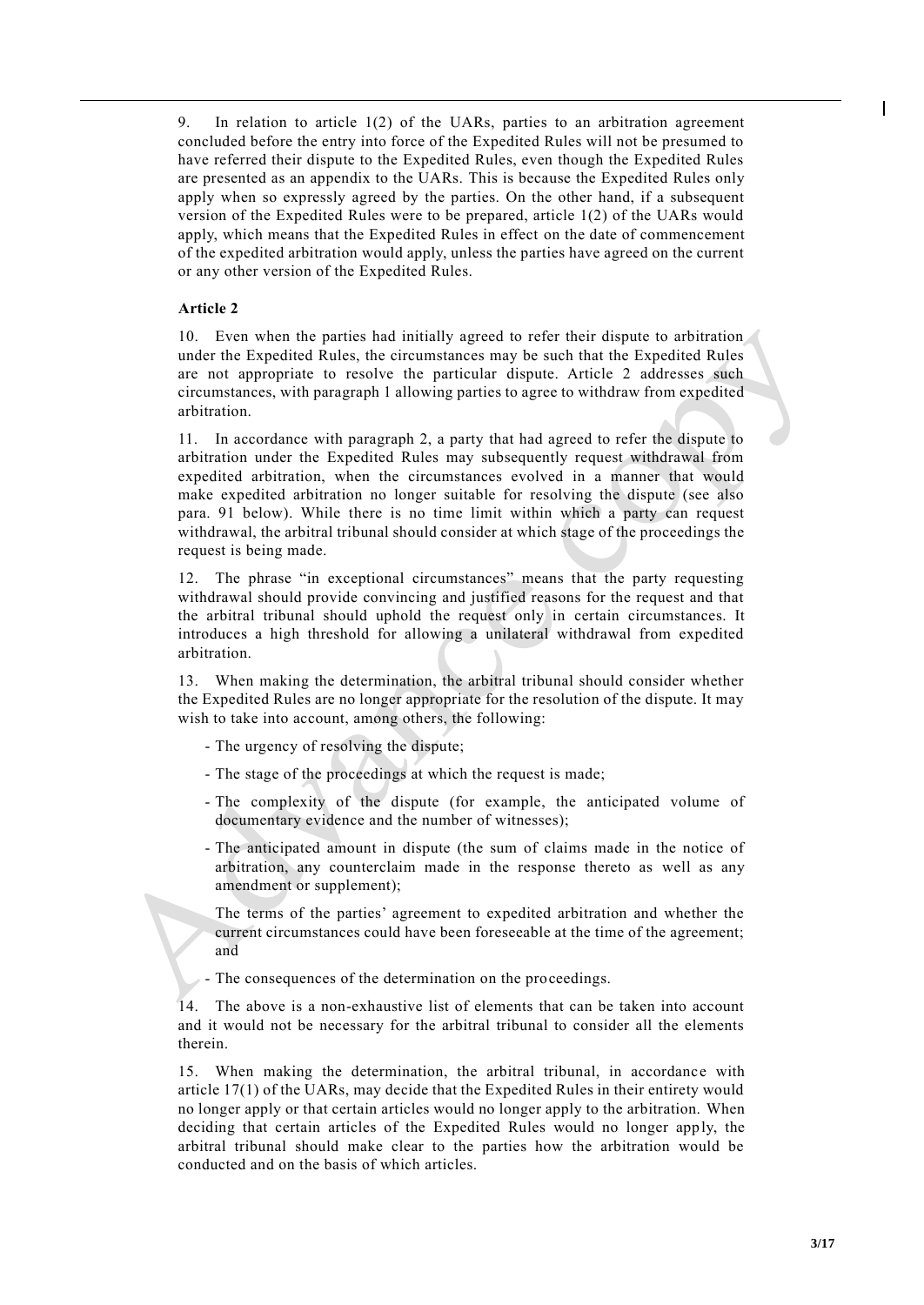16. If the arbitral tribunal is not yet constituted, the determination would need to be made after it is constituted. However, if the parties are not able to reach an agreement on the arbitrator or if there is a disagreement between the parties on (i) whether the Expedited Rules apply or (ii) whether the criteria in the arbitration agreement triggering the application of the Expedited Rules are met, the appointing authority may be involved in constituting the arbitral tribunal in accordance with article 10(3) of the UARs. The appointing authority will make a prima facie decision on whether the arbitration would be conducted under the Expedited Rules. However, the ultimate determination on the application of the Expedited Rules would be left to the arbitral tribunal.

17. When the Expedited Rules no longer apply to the arbitration pursuant to paragraph 1 or 2, the arbitral tribunal shall conduct the arbitration in accordance with the UARs. However, this does not mean that the arbitral tribunal, if already constituted, would have to be re-constituted in accordance with the UARs. Instead, the arbitral tribunal shall remain in place in accordance with paragraph 3. There may, however, be instances where the parties agree to replace an arbitrator or reconstitute the arbitral tribunal. There may also be instances where the arbitrator resigns, for example, if the arbitrator appointed under the Expedited Rules believes that his or her schedule of future commitments does not allow for the conduct of non-expedited arbitration.

18. Unless the arbitral tribunal decides otherwise, the non-expedited proceeding should resume at the stage where the expedited proceeding was when the parties agreed to withdraw or the arbitral tribunal made the determination. Decisions made during the expedited proceeding should remain applicable to the non-expedited proceedings, unless the arbitral tribunal decides to depart from its earlier decisions or from a decision made by the previous tribunal.

# **B. General provision on expedited arbitration**

19. Considering that a fair and efficient resolution of the dispute is a common goal of arbitration under both the UARs and the Expedited Rules, article 3 highlights the expeditious nature of the proceedings under the Expedited Rules and emphasizes the obligation of the parties and the arbitral tribunal to act expeditiously.

20. Paragraph 1 is a reminder to parties that when referring their dispute to arbitration under the Expedited Rules, they are agreeing to cooperate in ensuring the efficiency of the proceeding as well as for a swift resolution of the dispute, particularly in an ad hoc setting where there is no administering institution to further expedite the process.

21. Paragraph 2 should be read along with article 17(1) of the UARs. Therefore, arbitral tribunals in expedited arbitration have the same duty to conduct the proceedings so as to avoid unnecessary delay and expense and to provide a fair and efficient process to resolve the dispute. The arbitral tribunal should also comply with any due process requirements.

22. When conducting arbitration under the Expedited Rules, arbitral tribunals should be mindful of the objectives of the Expedited Rules, of the parties' intentions and expectations when they chose the Expedited Rules and of the time frames therein, particularly those in article 16 with regard to the rendering of the award. The annex to the Expedited Rules includes a model statement which parties could request the arbitrator to add to the statement of independence. The model statement highlights that the arbitrator would conduct the arbitration expeditiously and in accordance with the time frames in the UARs and the Expedited Rules.

23. Designating and appointing authorities as well as arbitral institutions administering arbitration under the Expedited Rules should also be mindful of the objectives of the Expedited Rules as well as any applicable time frames (see para. 58 below).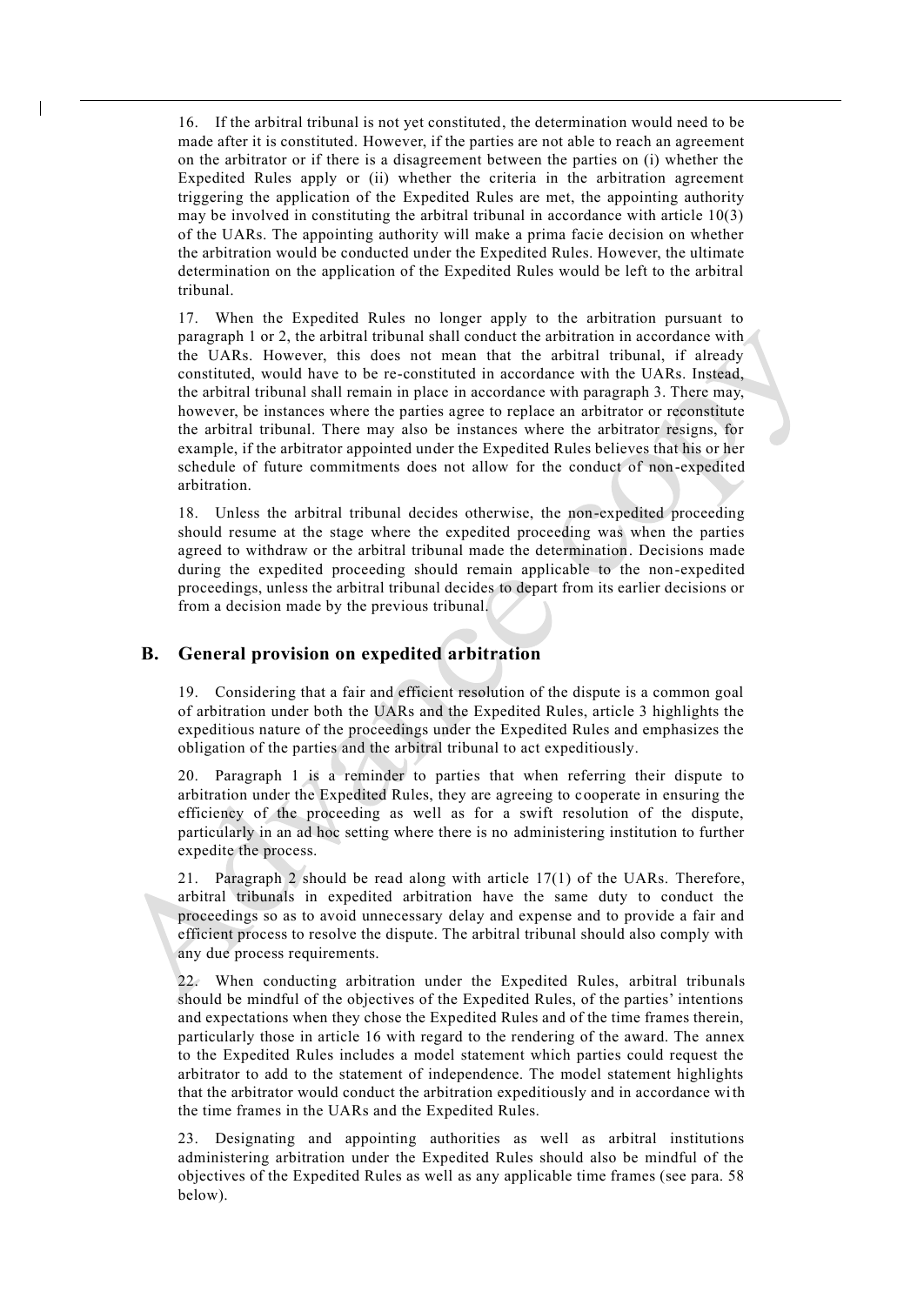24. Paragraph 3 emphasizes the discretion provided to the arbitral tribunal to make use of a wide range of technological means to conduct the proceeding, including when communicating with the parties and when holding consultations and hearings. It also mentions that consultations and hearings can be held without the physical presence of the participants and in different locations. The inclusion of such a rule in the Expedited Rules does not imply that the use of technological means is available to arbitral tribunals only in expedited arbitration. The rule aims to assist the arbitral tribunal in streamlining the proceedings and avoiding unnecessary delay and expense, both of which are in line with the objectives of expedited arbitration. The arbitral tribunal should be mindful that the use of technological means is subject to the rules in the UARs to provide for a fair proceeding and to give each party a reasonable opportunity to present its case. Thus, the arbitral tribunal should also be mindful of any due process requirements. In that light, the arbitral tribunal should give the parties an opportunity to express their views on the use of such technological means and consider the overall circumstances of the case, including whether such technological means are at the disposal of the parties.

# **C. Notice of arbitration, response thereto, statements of claim and defence**

#### **Article 4**

25. Article 4 addresses the initiation of recourse to arbitration by the claimant and modifies articles 3(4) and 20(1) of the UARs.

26. Two elements, which are optional under article 3(4) of the UARs, are required in the notice of arbitration. This is to facilitate the speedy constitution of the arbitral tribunal in expedited arbitration. In accordance with paragraph 1, the claimant is required to propose an appointing authority (unless the parties have previously agreed thereon) and the arbitrator. It is important for the claimant to include such information in its notice of arbitration because the 15-day time frames in articles 6 and 8 begin with the receipt by the respondent of the respective proposals.

27. A proposal for the appointment of the arbitrator does not mean that a party needs to put forward the name of the arbitrator; rather, a party may suggest a list of suitable candidates or qualifications, or a mechanism to be used by the parties for agreeing on the arbitrator. This would also cater for cases where the parties agreed to more than one arbitrator in expedited arbitration.

28. To further expedite the process, paragraph 2 requires the claimant to communicate its statement of claim along with its notice of arbitration. This modifies the rule in article 20(1) of the UARs, which provides that the statement of claim should be communicated within a period of time to be determined by the arbitral tribunal.

29. In summary, when initiating recourse to expedited arbitration, the claimant needs to include the following in its notice of arbitration and the statement of claim:

- A demand that the dispute be referred to arbitration (UARs art.  $3(3)(a)$ );
- The names and contact details of the parties (UARs arts. 3(3)(b) and 20(2)(a));
- Identification of the arbitration agreement that is invoked (UARs art.  $3(3)(c)$ ) and a copy thereof (UARs art. 20(3));
- Identification of any contract or other legal instrument out of or in relation to which the dispute arises (UARs art.  $3(3)(d)$ ) and a copy thereof (UARs art.  $20(3)$ ) – in the absence of such contract or instrument, a brief description of the relevant relationship (UARs art.  $3(3)(d)$ );
- A brief description of the claim and an indication of the amount involved, if any (UARs art.  $3(3)(e)$ );
- The relief or remedy sought (UARs arts. 3(3)(f) and 20(2)(d));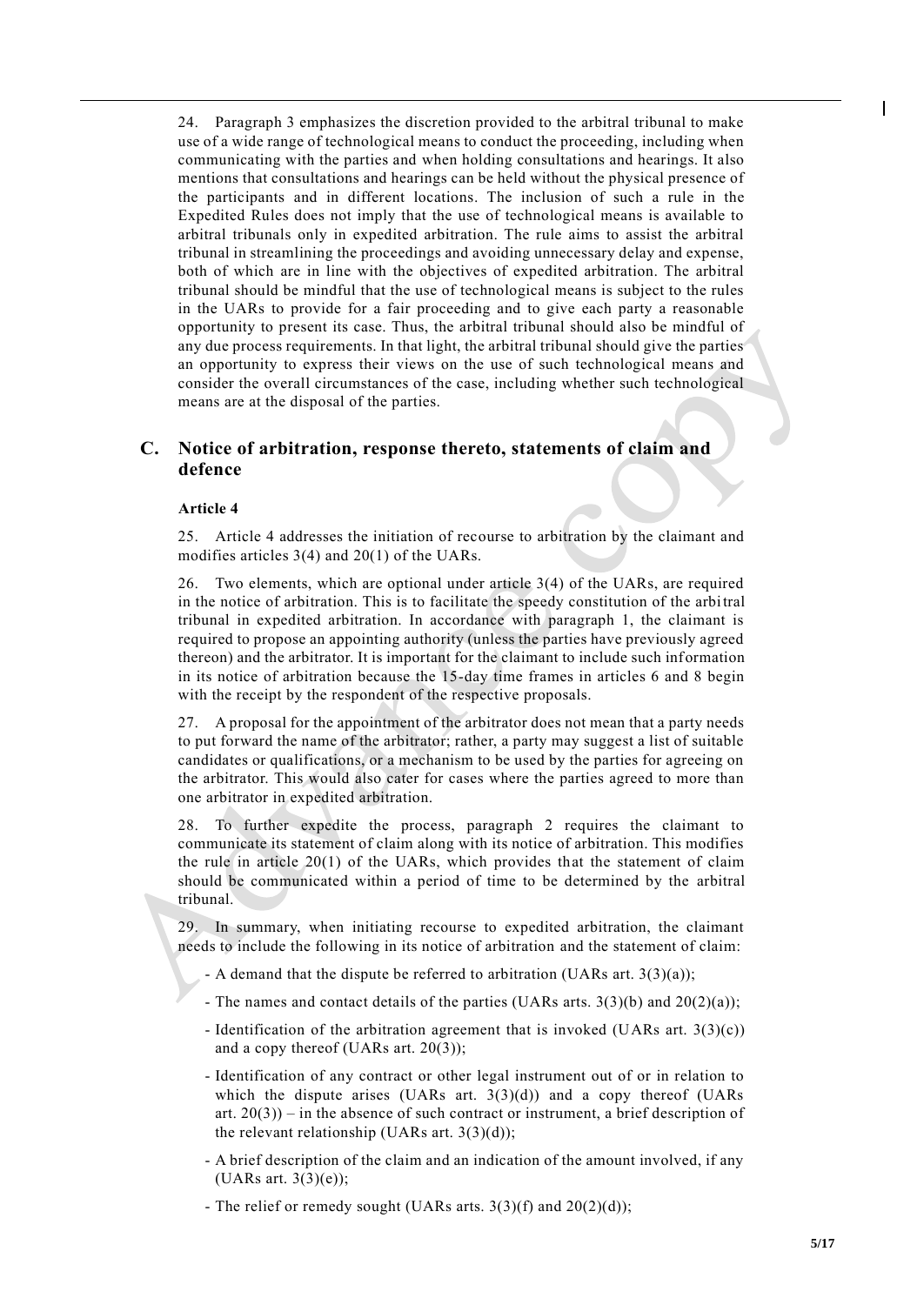- A proposal as to the language and place of arbitration, if the parties have not previously agreed thereon (UARs art.  $3(3)(g)$ );
- A proposal for the designation of an appointing authority, unless the parties have previously agreed thereon (Expedited Rules art. 4(1)(a));
- A proposal for the appointment of an arbitrator (Expedited Rules art.  $4(1)(b)$ );
- A statement of the facts supporting the claim (UARs art. 20(2)(b));
- The points at issue (UARs art. 20(2)(c));
- The legal grounds or arguments supporting the claim (UARs art. 20(2)(e)); and
- As far as possible, all documents and other evidence relied upon by the claimant, or references to them (UARs art. 20(4)).

30. In light of article 7 which provides a default rule of a sole arbitrator, the claimant would not need to propose the number of arbitrators in its notice of arbitration, unless it wishes to suggest the constitution of an arbitral tribunal of more than one arbitrator.

31. With respect to the last item on the above list, the objective is to require the presentation of the complete case for the sake of efficiency. It does not, however, mean that all evidence has to be communicated at this stage, which may be burdensome and counterproductive. This is highlighted by the words "as far as possible" and the claimant may decide to make reference to the evidence to be relied upon. For example, witness statements need not be submitted at this stage. The claimant could instead identify in its statement of claim: (i) any witness whose testimony it would rely on; (ii) the subject matter of the testimony; and (iii) any subject matter for which the claimant intends to submit expert reports. It would be preferable to determine which evidence is to be submitted during the consultation between the arbitral tribunal and the parties (see para. 62 below).

32. The claimant may elect to treat its notice of arbitration as its statement of claim, as long as the notice of arbitration complies with the requirement of the statement of claim (see second sentence of article  $20(1)$  of the UARs). In that case, the claimant would be communicating a single document combining its notice of arbitration and statement of claim.

33. Paragraph 3 requires the claimant to communicate its notice of arbitration and statement of claim to the arbitral tribunal as soon as it is constituted. In the case that the arbitral tribunal consists of more than one arbitrator, the claimant would, in practice, communicate its notice of arbitration and statement of claim to each of the arbitrators upon his or her appointment.

#### **Article 5**

34. Article 5 addresses the actions required by the respondent upon receipt of a notice of arbitration and a statement of claim from the claimant. It envisages a two-stage reply with a shorter time frame for the response to the notice of arbitration (hereinafter the "response") and a longer one for the statement of defence. This is to facilitate the speedy constitution of the tribunal and to provide sufficient time for the respondent to prepare its case.

35. The respondent is required to communicate a response within 15 days of the receipt of the notice. Article  $5(1)$  thus modifies article  $4(1)$  of the UARs, which provides for a 30-day time frame. A shorter time frame is imposed on the response, as it addresses procedural issues, in particular those relating to the constitution of th e arbitral tribunal.

36. The response shall respond to the information set forth in the notice of arbitration. As article 4(1) of the Expedited Rules requires a claimant to include in its notice of arbitration proposals on an appointing authority and the appointment of the arbitrator, the respondent is required to include a response to those proposals. If the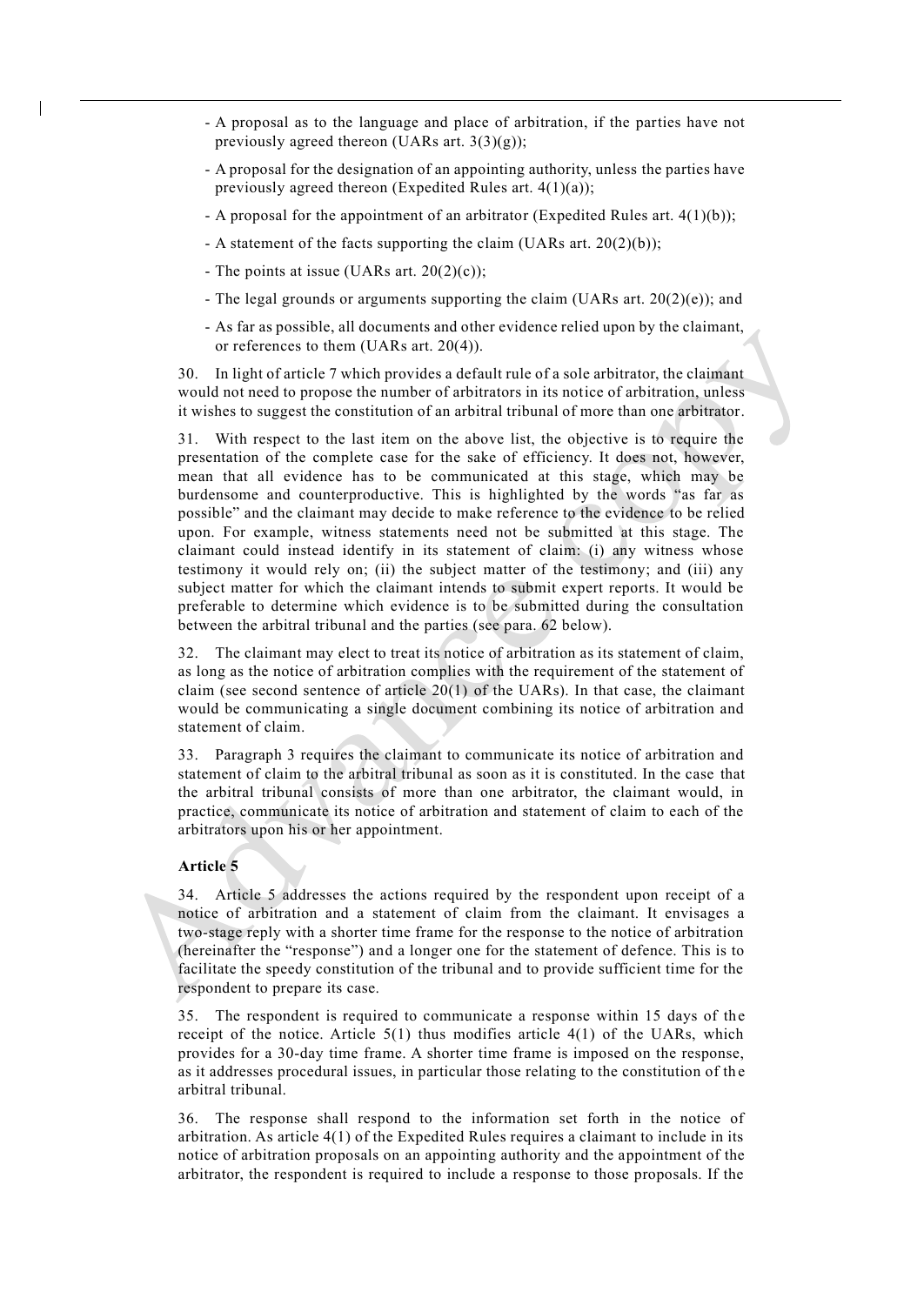respondent disagrees with the proposals, the respondent is free to make its own proposals in accordance with article 4(2)(b) and (c) of the UARs.

37. In summary, the respondent would need to provide, within 15 days of the receipt of the notice of arbitration, the following in the response:

- The name and contact details of each respondent (UARs art. 4(1)(a));
- A response to the information set forth in the notice of arbitration, pursuant to article  $3(3)(c)$  to (g) of the UARs (UARs art.  $4(1)(b)$ ); and
- A response to the information set forth in the notice of arbitration, pursuant to article  $4(1)(a)$  and (b) of the Expedited Rules (Expedited Rules art.  $5(1)$ ).

38. To provide the respondent with sufficient time to prepare its statement of defence and to ensure equality of the process, the respondent has 15 days from the constitution of the arbitral tribunal to communicate its statement of defence. Article  $5(2)$  introduces a 15-day time frame in contrast to article  $21(1)$  of the UARs, which provides that the statement of defence shall be communicated within a period of time to be determined by the arbitral tribunal. If the respondent requests for additional time, the arbitral tribunal may extend the 15-day time frame in accordance with article 10.

39. The respondent may elect to treat its response to the notice of arbitration as its statement of defence, as long as the response complies with the requir ement of article 21(2) of the UARs (see second sentence of article 21(1) of the UARs).

### **D. Designating and appointing authorities**

40. The appointing authority has a significant role in expediting the proceedings, especially with regard to the constitution of the arbitral tribunal. Therefore, it is important that the parties agree on the choice of an appointing authority (see model arbitration clause, paragraph (a)). When the parties have not agreed on that choice, article 6 of the Expedited Rules provides a mechanism for the Secretary-General of the Permanent Court of Arbitration (PCA) to designate an appointing authority or to serve as one, both of which would lead to an earlier engagement of the appointing authority.

41. Article 6(1) simplifies the process provided for in article 6(2) of the UARs by allowing a party to request the Secretary-General of the PCA to serve as the appointing authority. It provides a streamlined and flexible process, while providing a level of discretion to the Secretary-General of the PCA.

42. The process is accelerated by allowing any party to engage with the Secretary-General of the PCA any time after 15 days have lapsed from the receipt by all parties of a proposal on an appointing authority. In practice, this means that a claimant that has included in its notice of arbitration a proposal for an appointing authority in accordance with article 4(1) is able to make the request to the Secretary-General of the PCA immediately upon the lapse of the 15-day time frame in article 5(1).

43. It should, however, be noted that article 5(1) provides the respondent 15 days to respond to the notice of arbitration, which should also include a response to the proposal for an appointing authority. Therefore, it would be prudent for the claimant to consider such response before engaging the Secretary-General of the PCA. In any case, the Secretary-General of the PCA in exercising its functions under article 6(1) would be required to give the parties an opportunity to present their views, including any proposals on the appointing authority.

44. Similar to article  $6(1)$ , article  $6(2)$  modifies article  $6(4)$  of the UARs and allows a party to request the Secretary-General of the PCA to designate a substitute appointing authority or to serve as one, where the appointing authority refuses or fails to act. However, this would not be possible when the Secretary-General of the PCA is already serving as the appointing authority.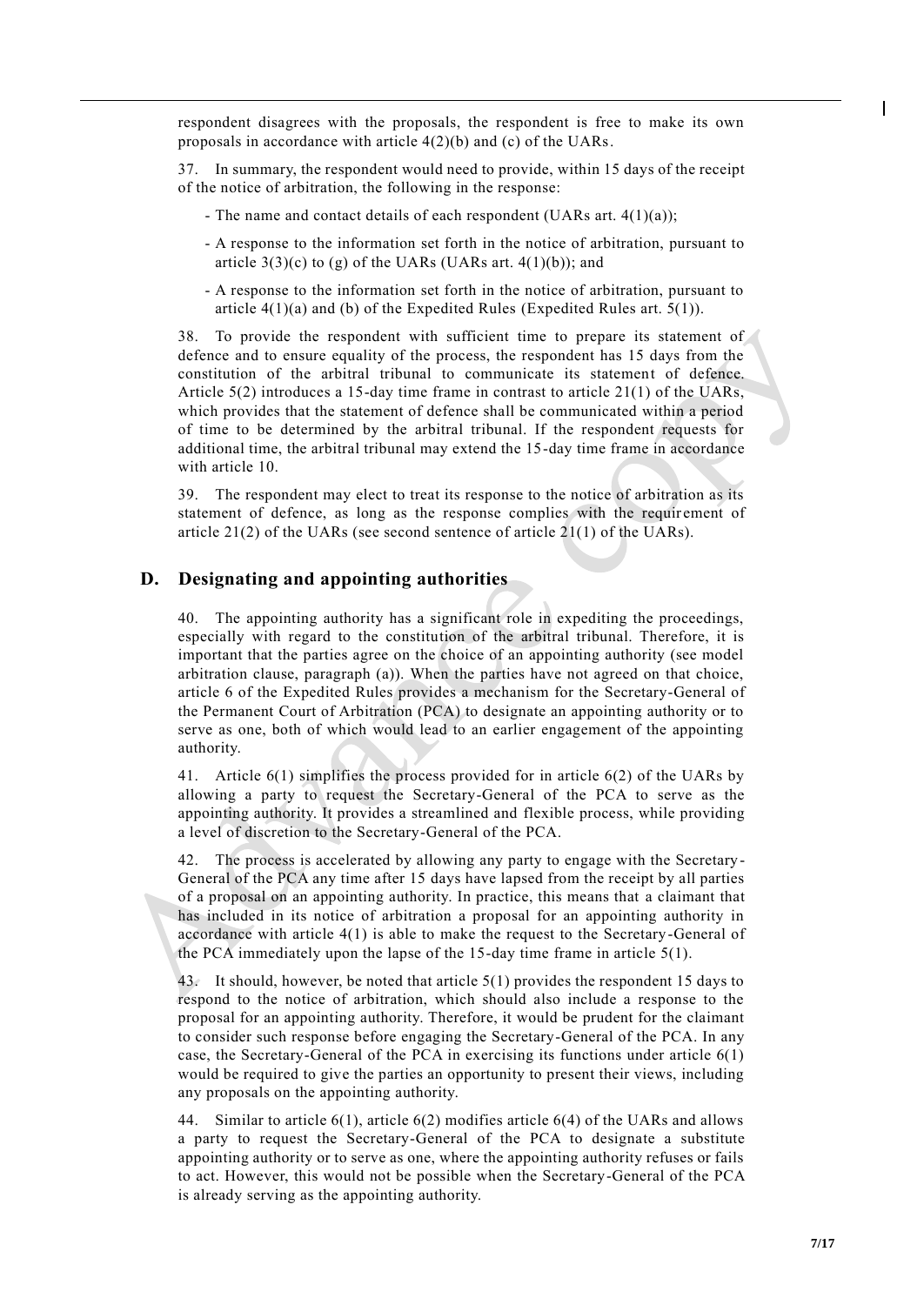45. Paragraph 3 provides a level of discretion to the Secretary-General of the PCA to address practical questions that could arise, for example, (i) when a party has previously rejected or rejects a proposal for the Secretary-General of the PCA to serve as appointing authority; (ii) when a party requests the Secretary-General of the PCA to serve as appointing authority and the other party requests it to serve as designating authority; and (iii) when a party requests the Secretary-General of the PCA to either designate an appointing authority or to serve as an appointing authority.

46. Paragraphs 1, 3, 5, 6 and 7 of article 6 of the UARs continue to apply to expedited arbitration.

# **E. Number of arbitrators**

47. Article 7 provides that an arbitral tribunal composed of a single arbitrator is the default rule in expedited arbitration. As such, article 7(1) of the UARs is replaced by article 7 of the Expedited Rules. Parties, however, can agree on more than one arbitrator, in light of the particulars of the dispute and if collective decision-making is preferred. However, they should be mindful that proceedings involving an arbitral tribunal composed of more than one arbitrator may be less expeditious (see para. 59 below).

48. When the parties have referred their dispute to arbitration under the Expedited Rules and there is no separate agreement on the number of arbitrators, the appointing authority should not have any role in determining that number and should appoint a sole arbitrator in accordance with articles 7 and 8. While the appointing authority may make a prima facie decision on whether the arbitration is to be conducted under the Expedited Rules, the ultimate determination on the application of the Expedited Rules would be left to the arbitral tribunal (see para. 16 above).

49. Article 7(2) of the UARs continues to apply in expedited arbitration when the parties agreed to constitute the arbitral tribunal with more than one arbitrator.

#### **F. Appointment of the arbitrator**

50. Article 8 addresses how a sole arbitrator is to be appointed in expedited arbitration. If the parties agreed on more than one arbitrator, articles 9 and 10 of the UARs apply.

51. Paragraph 1 encourages the parties to reach an agreement on the sole arbitrator.

52. Paragraph 2 provides a mechanism in the absence of an agreement by the parties on a sole arbitrator. Any party may request the engagement of the appointing authority 15 days after a proposal for the appointment of a sole arbitrator has been received by all other parties. This is shorter than the 30-day time frame in article 8(1) of the UARs. The involvement of the appointing authority can only be triggered by a request by one of the parties.

53. Considering that the claimant is required to include a proposal for the appointment of a sole arbitrator in the notice of arbitration (see article 4(1) and para. 27 above), if there is no agreement within 15 days after the respondent's receipt of the notice of arbitration, the claimant would be able to make a request to the appointing authority, if previously agreed by the parties. If a proposal is not included in the notice, the 15-day time frame would commence when the proposal is made.

54. It should, however, be noted that article 5(1) provides the respondent 15 days to respond to the notice of arbitration, which should also include a response to the claimant's proposal of a sole arbitrator. Therefore, it would be prudent for the claimant to consider the response before engaging with the appointing authority. If the respondent foresees that an agreement cannot be reached, it could also engage with the appointing authority at the same time it communicates the response to the notice of arbitration.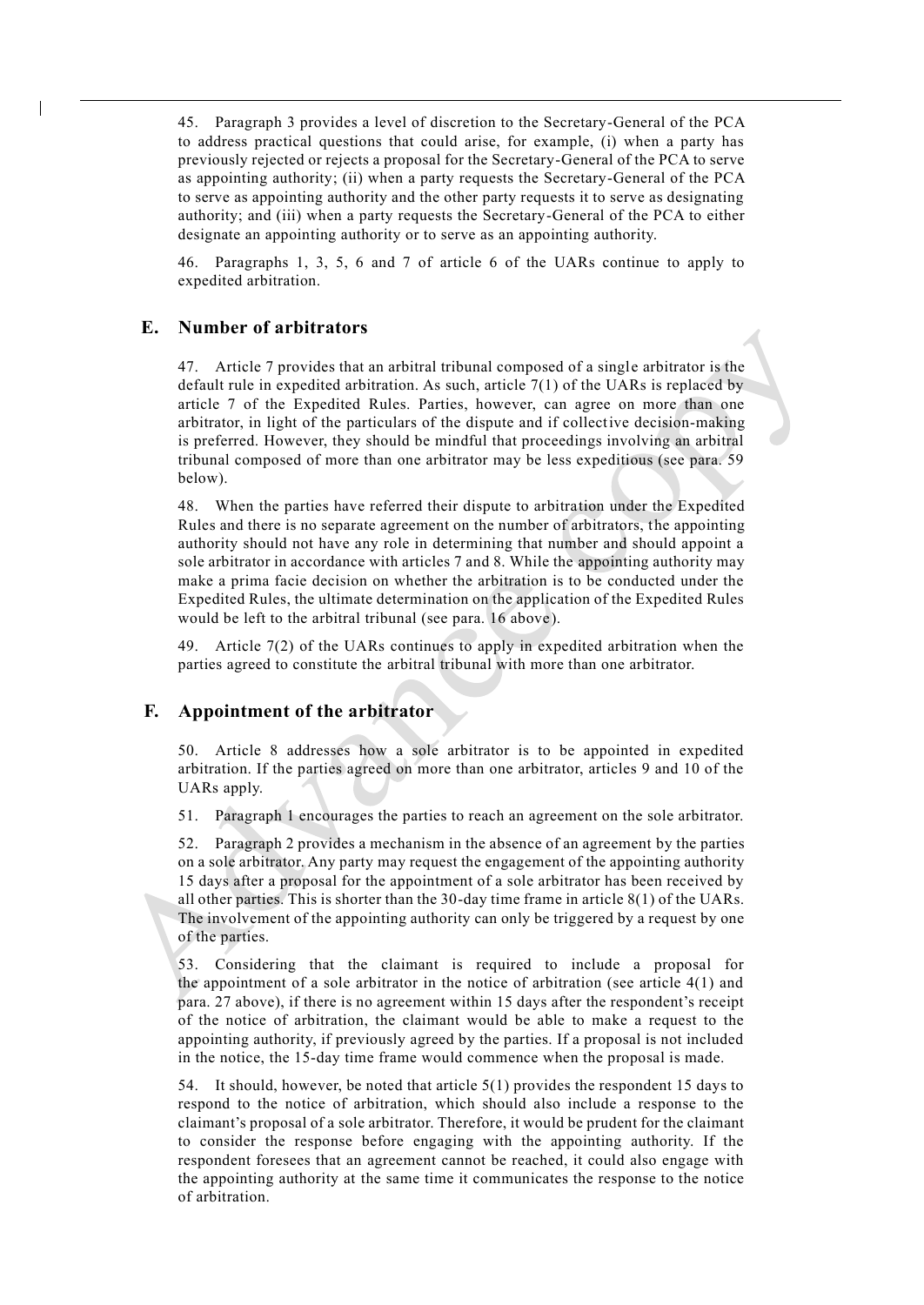55. If there is no agreement by the parties on the appointing authority and the sole arbitrator 15 days after the receipt of the notice by the respondent, any party may request the Secretary-General of the PCA to designate the appointing authority or to serve as appointing authority in accordance with article 6(1). In the latter case, a party can also request the appointment of a sole arbitrator in accordance with article 8(2), which would likely facilitate a speedy constitution of the arbitral tribunal.

56. Article 8(2) of the UARs, which mentions a list-procedure for the appointment of a sole arbitrator, also applies to expedited arbitration.

57. In exercising the functions under the Expedited Rules, the appointing authority and the Secretary-General of the PCA should be mindful of article 6(5) of the UARs, which requires them to give the parties and the arbitrators (if appointed and when appropriate) an opportunity to present their views. Any proposal made and comments thereon by the parties on the appointment of a sole arbitrator should thus be taken into account.

58. When appointing an arbitrator for expedited arbitration, the appointing authority shall make an effort to secure not only an independent and impartial arbitrator in accordance with article 6(7) of the UARs but also an arbitrator who is available and ready to conduct the arbitration expeditiously in accordance with article 3(2) of the Expedited Rules. The appointing authority may wish to require the prospective arbitrator to make a statement as provided in the annex to the Expedited Rules.

59. The time frames in article 9 of the UARs on the constitution of a three -member arbitral tribunal apply to expedited arbitration. However, parties may wish to reduce the time frames therein to expedite the constitution of a three -member arbitral tribunal.

# **G. Consultation with the parties**

60. Consultation between the arbitral tribunal and the parties at an early stage of the proceedings is particularly key to an efficient and fair organization of expedited arbitration. The terms "consult" and "consultation" are used in article 9 to highlight the interactive nature of the engagement between the arbitral tribunal and the parties when discussing how the arbitration would be conducted. In general, the phrase "after inviting the parties to express their views" is used throughout the UARs as well as in articles 2, 3, 10, 11, 14 and 16 of the Expedited Rules to refer to a situation where the arbitral tribunal is required to give the parties an opportunity to express their support, concerns or objections before the arbitral tribunal takes a decision on a certain matter.

61. Article 9 requires the arbitral tribunal to consult the parties on how to organize the proceedings. It thus conveys the expectation that the arbitral tribunal will engage actively with the parties rather than to simply invite them to express their views. A case management conference is one way of conducting such consultation and can be an important procedural tool, particularly in expedited arbitration, as it permits an arbitral tribunal to give parties a timely indication as to the organization of the proceedings and the manner in which it intends to proceed.

62. A number of issues could be discussed during consultations so as to create a basis for a common understanding of the proceedings, for example: (i) a list of points at issue including those that need to be addressed with priority; (ii) the need for further written statements and evidence; (iii) whether and how to conduct further consultations as well as hearings, including whether they would be in person or using technological means, including remotely; (iv) other procedural issues as well as the timetable. Similarly, the parties indicate that they intend to present witnesses, whether statements by witnesses shall be in writing and the time for the presentation of the witness statements could be discussed during consultations.

63. Article 9 introduces a short time frame within which the tribunal should consult the parties as it is useful for this to be done at the very early stages of the proceedings. The arbitral tribunal should conduct the consultation with the parties promptly after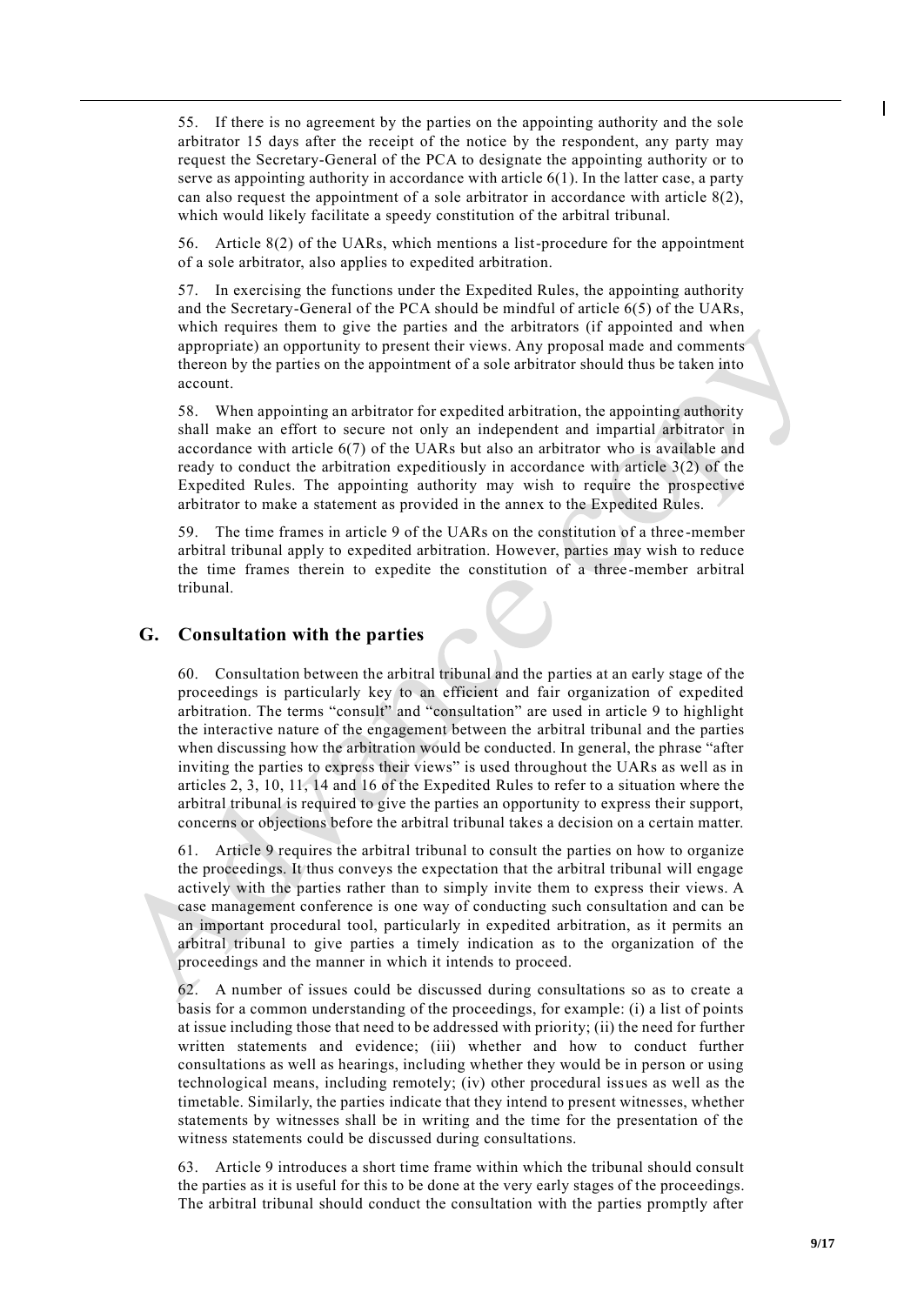and within 15 days of its constitution. In certain cases, the respondent might not yet have communicated its statement of defence as it is to be communicated within 15 days of the constitution of the arbitral tribunal (see article 5(2)). Nonetheless, it would be useful for the arbitral tribunal to consult the parties at an early stage based on the notice of arbitration, response thereto as well as the statement of claim. Upon receipt of the statement of defence from the respondent, further consultations may be required, particularly if an agreement on a provisional timetable has been deferred pending the arbitral tribunal's review of the statement of defence or if the agreed timetable requires an update following such review.

64. Consultations may be conducted through a meeting in person, in writing, by telephone or videoconference or other means of communication as provided for in article 3(3). Considering that sufficient flexibility is provided to the arbitral tribunal, it should not be burdensome to meet the 15-day time frame in article 9.

65. In accordance with article 17(2) of the UARs, the arbitral tribunal should establish the provisional timetable. In so doing, the tribunal should be mindful of the time frames in the Expedited Rules, in particular those in article 16. Similarly, following the consultations, the arbitral tribunal should communicate to the parties the outcome of the consultations to ensure that the parties are fully aware of the time frames and avoid delays.

# **H. Time frames and the discretion of the arbitral tribunal**

66. Article 10 addresses the discretion of the arbitral tribunal with regard to time frames in expedited arbitration. It should be read along with the second sentence of article 17(2) of the UARs.

67. Article 10 clarifies that the arbitral tribunal may extend or abridge any period of time prescribed under the UARs and the Expedited Rules or agreed by the parties. Even after a time frame has been fixed in accordance with article 10, flexibility is provided to adjust the time period when the adjustment is justified. However, this discretion is subject to article 16, which provides a specific rule with regard to the time frames for rendering the award and their extensions (see paras. 84–92 below).

68. Article 10 clarifies and reinforces the discretionary power of the arbitral tribunal to adapt the proceedings to the circumstances of the case, further limiting the risk of challenges at the enforcement stage. In other words, it provides the arbitral tribunal with a robust mandate to act decisively without fearing that its award could be set aside for a breach of due process.

While shorter time frames constitute one of the key characteristics of expedited arbitration, arbitral tribunals should preserve the flexible nature of the proceedings and comply with due process requirements.

70. With regard to the consequences of non-compliance by the parties with the time frames, article 30 of the UARs on default applies to expedited arbitration. With regard to late submissions, considering that flexibility is provided to the arbitral tribunal in setting and modifying time frames, the arbitral tribunal can reject or disregard such submissions, while such discretion should be exercised with care.

#### **I. Hearings**

71. Article 11 emphasizes the discretionary power of the arbitral tribunal to not hold hearings in expedited arbitration in the absence of a request by any party. It should be read together with article 17(3) of the UARs, which provides that: (i) the arbitral tribunal shall hold hearings if any party so requests at an appropriate stage of the proceedings; and (ii) in the absence of such a request, the arbitral tribunal shall decide whether to hold hearings. Parties themselves may agree to hold hearings, in which case that agreement is binding on the arbitral tribunal.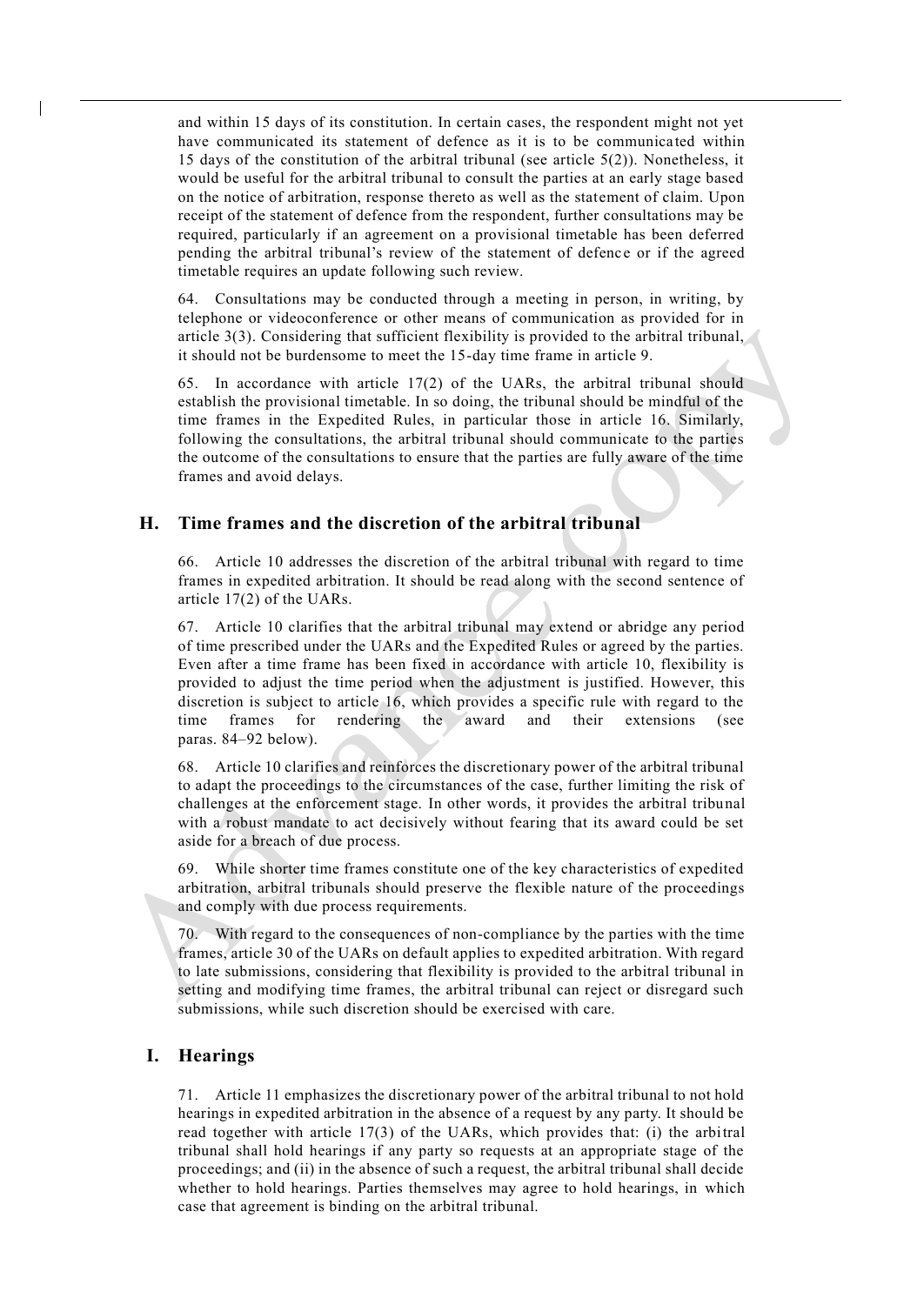72. A hearing may cause delays particularly if the scheduling of the parties and the arbitral tribunal need to be coordinated. A hearing may be useful, however, when witness testimony and expert opinions are critical for the tribunal's decision-making. Moreover, a direct exchange between the parties and the arbitral tribunal at a hearing (whether in person or remotely) may facilitate a better understanding of the case and make the proceedings more efficient.

73. Considering the short time frame of six months for rendering the award in expedited arbitration, the arbitral tribunal may wish to decide at an early stage of the proceedings whether to hold hearings. A request to hold a hearing at a later stage may delay the proceedings and may have a negative impact on the arbitral tribunal complying with that time frame.

74. As parties have a right to request the holding of a hearing, article 11 requires the arbitral tribunal to invite the parties to express their views on whether hearings are to be held. This may also be done during the consultation with the parties (see para. 62 above). If a party so requests at that stage, the arbitral tribunal will need to hold a hearing in accordance with article 17(3) of the UARs. In the absence of such a request prior to and during the consultation, the arbitral tribunal may go ahead and decide to not hold a hearing.

75. This means that the proceedings shall be conducted on the basis of documents and other materials. A request by a party to hold a hearing after a decision by the arbitral tribunal to not hold one can be denied as the request might no longer be considered as being made at "an appropriate stage of the proceedings" (see article 17(3) of the UARs). Insofar, article 11 could have the effect of limiting the time frame during which a request for holding a hearing can be made.

76. As provided for in article 3(3) of the Expedited Rules and article 28(4) of the UARs, the arbitral tribunal may utilize any technological means to hold hearings without the physical presence of the parties or witnesses, including remotely. The remaining paragraphs of article 28 of the UARs also apply to the conduct of hearings in expedited arbitration. The arbitral tribunal has a broad discretion on how to conduct the hearings in a streamlined manner. Efforts should be made to limit the duration of the hearings, the number of witnesses as well as cross-examination and at the same time, to maintain due process.

### **J. Counterclaims and claims for the purpose of set-off**

77. Article 12 preserves the right of the parties to make counterclaims and claims for the purpose of set-off (hereinafter referred to as "counterclaims"), but introduces certain qualifications, which can be lifted by the arbitral tribunal. This is to ensure that counterclaims do not result in delays in expedited arbitration.

78. Article 12 replaces article 21(3) of the UARs and introduces a higher threshold for counterclaims. Paragraph 1 requires the respondent to make any counterclaim at the latest in its statement of defence. A counterclaim can be made at a later stage of the proceedings, but only when the arbitral tribunal considers it appropriate under the circumstances.

## **K. Amendments and supplements to a claim or defence**

79. Article 13 replaces article 22 of the UARs. It introduces a higher threshold for parties to make amendments and supplements to a claim or defence, including a counterclaim or a claim for the purposes of set-off (hereinafter referred to as "amendments") in the context of expedited arbitration. Nonetheless, it provides flexibility in its application to different circumstances. Accordingly, a party is not allowed to make amendments unless the arbitral tribunal considers it appropriate to allow such amendments. When determining whether to allow amendments, the arbitral tribunal should take into account at which stage of the proceedings such a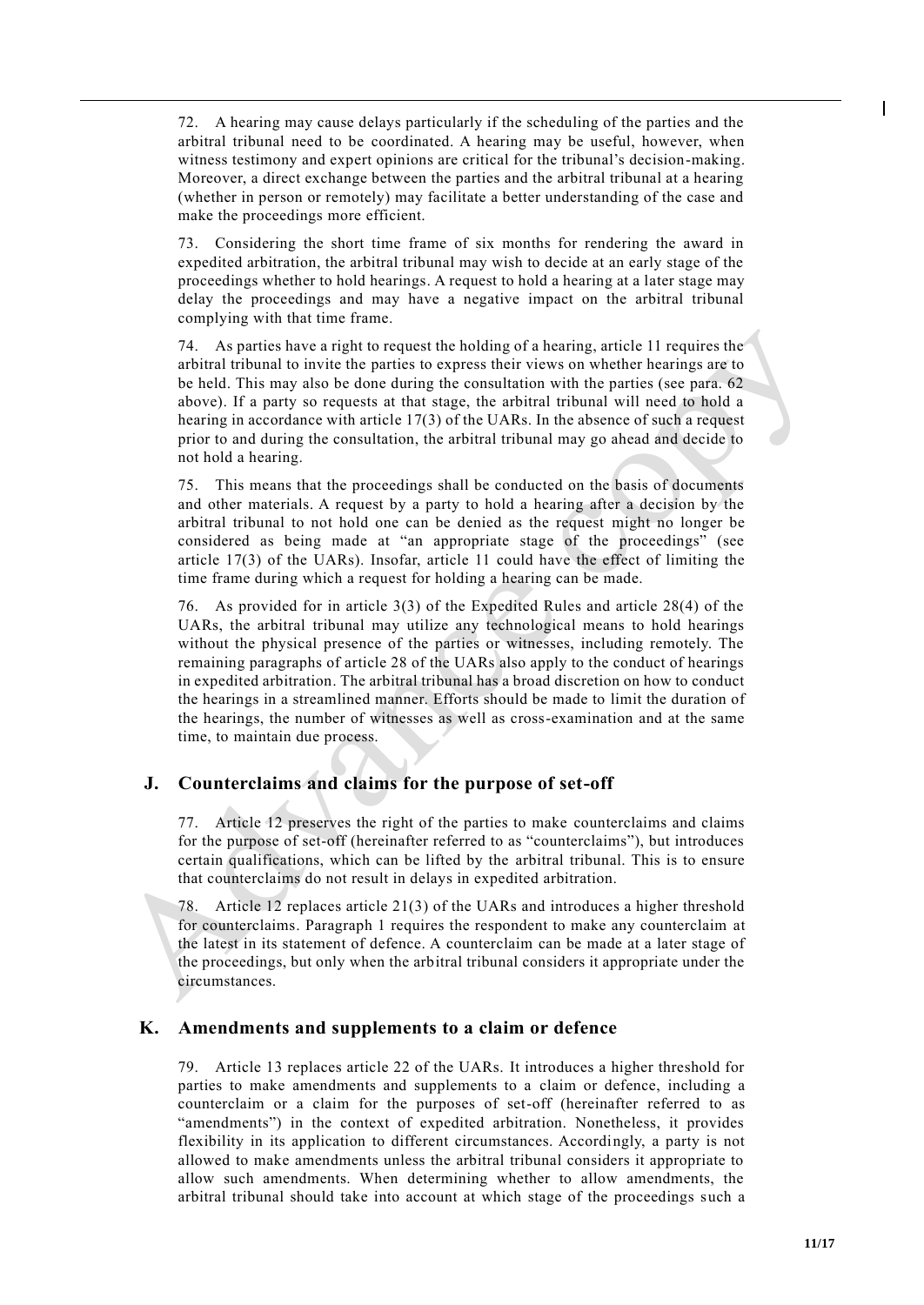request for the amendment is made, prejudice to other parties in allowing the amendment and any other circumstances.

80. Counterclaims and amendments might result in the expedited arbitration no longer being appropriate for resolving the dispute. In such a circumstance, parties may agree that that the Expedited Rules shall no longer apply to the arbitration or a party may request the arbitral tribunal to determine that the Expedited Rules shall no longer apply in accordance with article 2 (see paras. 10–14 above).

#### **L. Further written statements**

81. Article 14 emphasises the discretionary power of the arbitral tribunal under article 24 of the UARs to limit further written statements. It clarifies that the arbitral tribunal may decide that the statement of claim and the statement of defence are sufficient and that no further written statements are required from the parties. It should, however, not be interpreted that arbitral tribunals do not have such discretion under article 24 of the UARs.

# **M. Evidence**

82. Article 15 clarifies the discretionary power of the arbitral tribunal with regard to taking of evidence in expedited arbitration. Article 27(3) of the UARs provides that the arbitral tribunal may require the parties to produce documents and other evidence during the proceedings. The first sentence of article 15(1) clarifies that the arbitral tribunal may decide which documents or other evidence are to be produced by the parties. The second sentence reaffirms the discretionary power of the arbitral tribunal to disallow a procedure where a party requests another party to produce documents (often referred to as the "document production" phase). The inclusion of article  $15(1)$ in the Expedited Rules should, however, not be interpreted as meaning that arbitral tribunals do not have such discretion under article 27(3) of the UARs.

83. Article 15(2) provides that in expedited arbitration, statements by witnesses shall be presented in written form and signed by them. Paragraph 2 thus replaces the second sentence of article 27(2) of the UARs. While the rules for meeting the requirements of "in writing" and "signature" through electronic communication vary depending on the jurisdiction, it should be noted that article 9(2) and (3) of the United Nations Convention on the Use of Electronic Communications in International Contracts provides a functional equivalence rule.

## **N. Period of time for making the award**

84. Article 16 provides the time frame for making the award, which refers to the final award. Paragraph 1 provides for a six-month time frame for making the award and a mechanism for extending that time frame in certain circumstances. The sixmonth time frame for rendering the award commences with the constitution of the arbitral tribunal. Parties are free to agree on a time frame different from that in paragraph 1, which may be shorter or longer depending on their needs.

The general discretion provided to arbitral tribunals under article 10 to extend or abridge any period of time prescribed under the Expedited Rules and those agreed by the parties is subject to article 16. The first sentence of article 16(2) specifically authorizes the arbitral tribunal to extend the time frame for rendering the award established pursuant to paragraph 1, but only in exceptional circumstances and after inviting the parties to express their views. It would be up to the tribunal to determine whether the circumstances are exceptional or not. While the arbitral tribunal should generally indicate the reasons when extending the time frame, paragraph 2 does not require reasons so as to provide flexibility to the arbitral tribunal, particularly when the extended time period is rather short.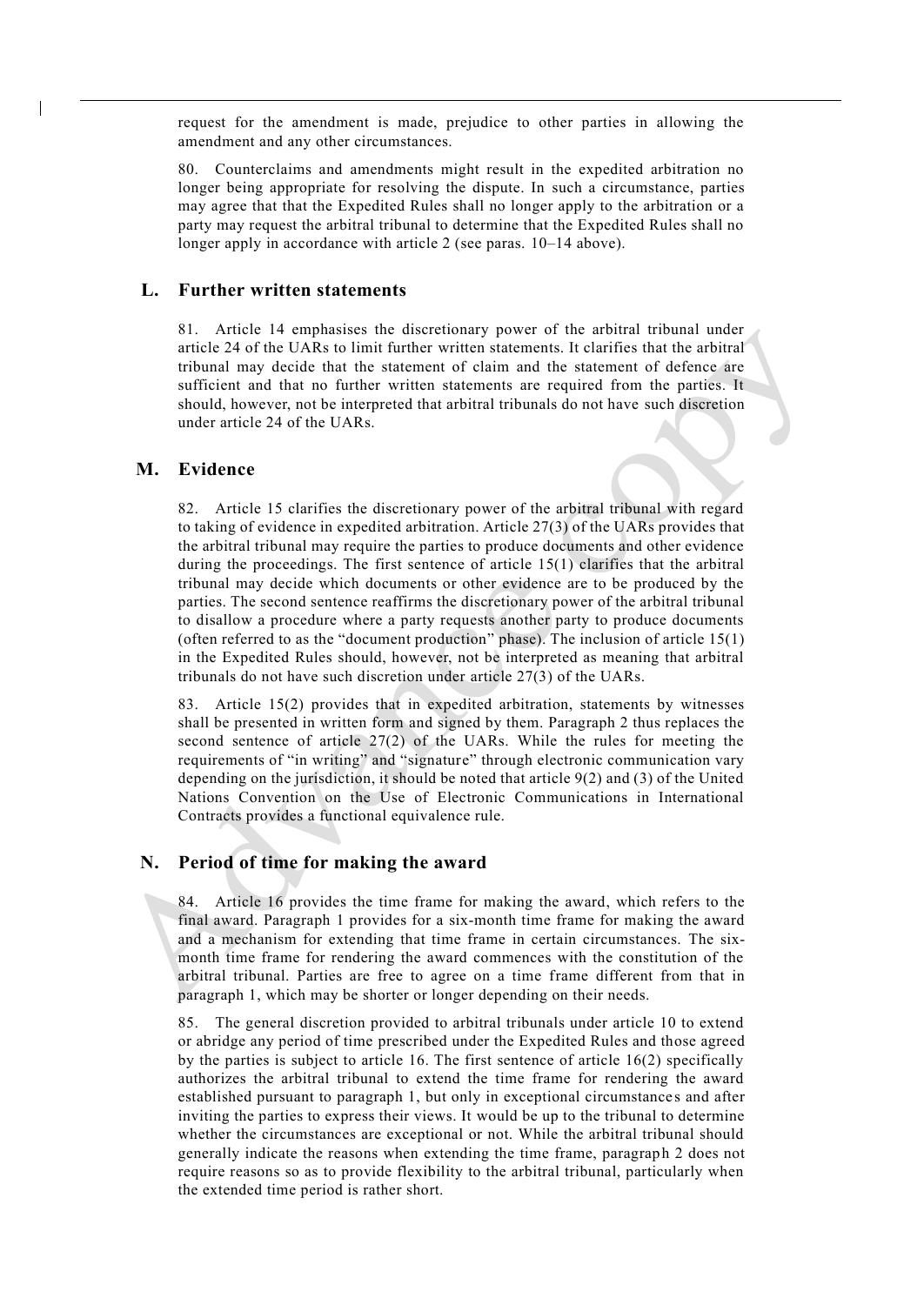86. The second sentence of paragraph 2 provides that the maximum overall time frame, including any extended period, should be no longer than nine months from the date of the constitution of the arbitral tribunal. This responds to the expectations of the parties that an award would be rendered within a short time period, one of the key features of expedited arbitration. Paragraph 2, however, does not impose limitations on the number of extensions within the overall time frame. As parties are free to modify any time frame in the Expedited Rules, paragraph 2 also does not prevent the parties from agreeing on a time frame that is longer than nine months.

87. In case the arbitral tribunal considers that it is at risk of not rendering an award within the time frame provided for in paragraph 2, paragraph 3 provides a mechanism whereby that time period could be extended for one last time. This mechanism intends to address a situation where the arbitral tribunal is at risk of not being able to render an award within the time frame, for example, due to unusual circumstances arising near the end of the time frame or if only a short period of time beyond that time frame is required for rendering the award.

88. Parties and the arbitral tribunal should be mindful of the consequence when the time frame in paragraph 2 lapses without an award being rendered. Depending on the applicable law, this may result in the termination of the proceedings or the award rendered subsequently being the subject of possible annulment. In some jurisdictions, such an award might also be refused enforcement. To avoid such situations, paragraph 3 permits the arbitral tribunal to propose to the parties a final extended time limit, stating the reasons for the proposal. In so doing, it must also fix a time period within which the parties should express their views on the proposal. The proposed extension would only be permitted when all parties agree to the extension within the fixed time period. It will be the responsibility of the arbitral tribunal to ascertain that the agreement to its proposal is expressed without ambiguity. For example, if in response to the proposal, a party agrees only to a time frame shorter than that proposed by the arbitral tribunal, the arbitral tribunal may invite the other parties to express their agreement to such shorter time frame. In addition, if one party agrees to the proposal within the fixed time period and the other party agrees after the time period has lapsed, the arbitral tribunal may wish to consult the parties to confirm whether it could assume that there was agreement by the parties, thus avoiding a possible application of paragraph 4.

89. Paragraph 3 does not set a maximum time frame that can be proposed by the arbitral tribunal. Nonetheless, to obtain the agreement of the parties, the extended time frame requested by the arbitral tribunal should be reasonable taking into account any concerns of the parties, and be sufficient for the arbitral tribunal to render the award.

90. Considering that in certain jurisdictions, extension of the time frame could only be granted upon the agreement or consent of the parties or by an entity other than the arbitral tribunal, paragraphs 2 and 3 underline that parties, by agreeing to the application of the Expedited Rules, are granting the arbitral tribunal the authority to extend the time period established in paragraphs 1 and 2.

91. Paragraph 4 alerts the parties and the arbitral tribunal to the mechanism provided for in article  $2(2)$  of the Expedited Rules, in case there is no agreement by the parties to the extension proposed by the arbitral tribunal. In such a case, any party may make a request to the arbitral tribunal that the Expedited Rules no longer apply to the arbitration. Indeed, the arbitral tribunal may wish to suggest this possibility along with its proposal to extend the time period in accordance with paragraph 3 as the consequence should there be no agreement by the parties. Doing so could avoid a situation where none of the parties makes the request under paragraph 4 despite there being no agreement by the parties on the extension. Paragraph 4 could be particularly useful if one of the parties intentionally delays the proceedings as well as the issuance of the award within the time frame and does not agree to the extension.

92. After inviting the parties to express their views, the arbitral tribunal may determine that the Expedited Rules shall no longer apply to the arbitration, which in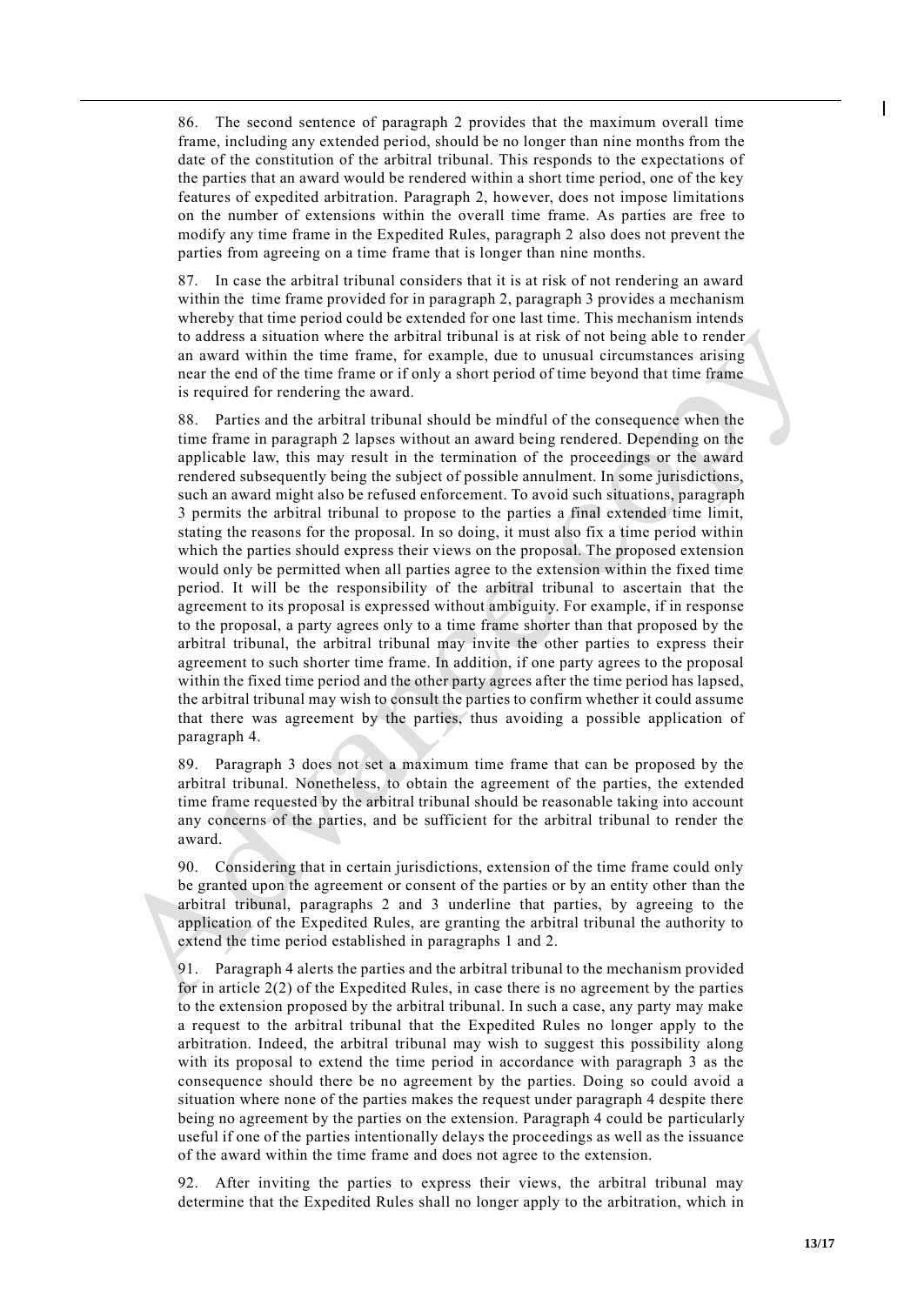effect lifts any time limit for rendering the award in the Expedited Rules including those agreed by the parties. As the arbitral tribunal would have stated the reasons in proposing the extension under paragraph 3, the arbitral tribunal might consider that exceptional circumstances exist as required under article 2(2) and would not need to repeat the reasons when determining that the Expedited Rules shall not longer apply. Should the arbitral tribunal make the determination under paragraph 4, the arbitral tribunal will remain in place and continue to conduct the arbitration but will do so in accordance with the UARs.

93. Article 16 should also be read together with articles 37 and 38 of the UARs, which respectively provide that the interpretation and the correction form part of the award. If the final award was made within the time frame in article 16, any subsequent interpretation or correction to that award after the lapse of the time frame shall not affect the timeliness of the final award for the purposes of article 16. Similarly, an additional award made in accordance with article 39 of the UARs after the lapse of the time frame in article 16 shall not affect the timeliness of the award made within that time frame.

94. It should be noted that article 16 does not aim to address the instances of de jure or de facto impossibility of the arbitrator to perform his or her functions. In such a situation, articles 12(3), 13 and 14 of the UARs will likely lead to the termination of the arbitrator's services and his or her replacement. In the case of replacement, article 15 of the UARs provides that the proceedings shall resume at the stage where the arbitrator who was replaced ceased to perform his or her functions. In practice, this would have the effect of suspending the time period in article 16 of the Expedited Rules from the time the replaced arbitrator ceased to perform his or her functions to the date of replacement. If the new arbitrator considers that the remaining time would not be sufficient to render an award, he or she could rely on article 16 to extend the time frame. Also, if an arbitrator is temporarily unable to perform his or her functions and is not replaced, the arbitrator as well as the parties could rely on article 16 to extend the time frame and cope with any delay that may have occurred during such a period.

95. A similar solution applies if the arbitral tribunal suspends the proceedings in accordance with article 43(4) of the UARs, due to non-payment of the required deposits. In that case, the time period in article 16 would cease to run during the suspension.

96. Article 16 should be read together with article 34 of the UARs, in particularly paragraph 3, which provides that the parties may agree that no reasons need to be given in the award. This could reduce the time required by the arbitral tribunal in rendering the award and allow the arbitral tribunal to meet the time frame in the Expedited Rules. However, unless the parties have agreed that no reasons are to be given, arbitral tribunals in expedited arbitration shall state the reasons upon which the award is based. Requiring the arbitral tribunal to provide a reasoned award can assist its decision-making and provide comfort to the parties as they will find that their arguments have been duly considered and would be aware of the basis upon which the award was rendered. The absence of reasoning in an award could have an impact on the control mechanism and its scope, as such reasoning might be necessary for the court or any other competent authority to consider whether some of the grounds for setting aside the award or refusing its recognition and enforcement exist.

#### **O. Model arbitration clause for expedited arbitration**

97. The annex to the Expedited Rules contains a model arbitration clause for parties to include in their arbitration agreement to agree to expedited arbitration under the Expedited Rules. The model arbitration clause notes that the parties should consider adding the appointing authority, the place and the language of arbitration.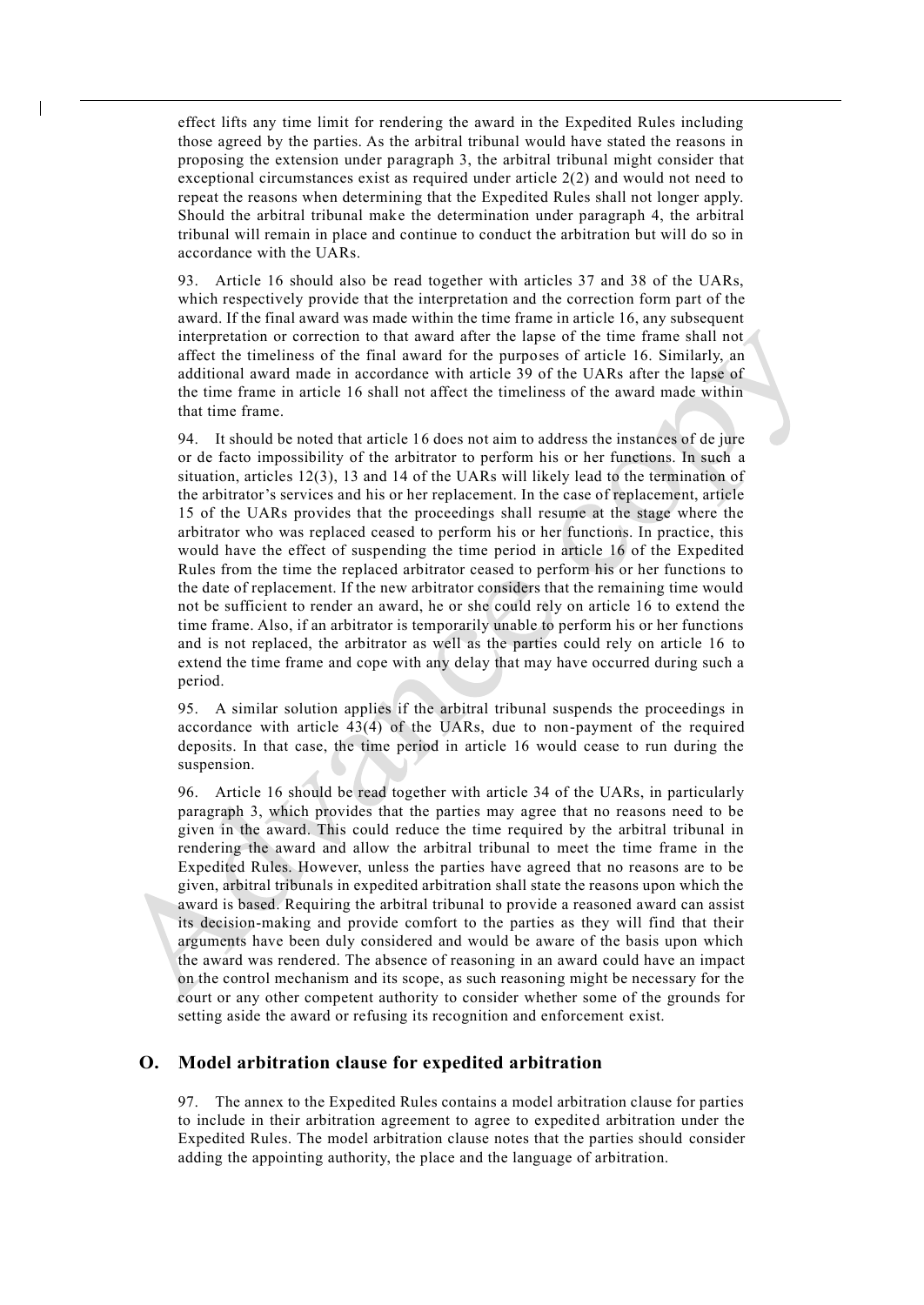98. When considering whether to refer a dispute that has arisen or could arise in the future to arbitration under the Expedited Rules, the parties should take into account, among others, the following elements:

- The urgency of resolving the dispute;
- The complexity of the transactions and the number of parties involved;
- The anticipated complexity of the dispute;
- The anticipated amount of the dispute;
- The financial resources available to the party in proportion to the expected cost of the arbitration;
- The possibility of joinder or consolidation; and
- The likelihood of an award being rendered within the time frames provided in article 16 of the Expedited Rules.

### **P. The Expedited Rules and the Transparency Rules**

99. The suitability of the Expedited Rules for investment arbitration is a question left to the disputing parties, as express consent of the parties is required for the Expedited Rules to apply (see paras. 2, 4 and 5 above). States could refer to and consent to the Expedited Rules in their respective investment treaty, based on which an investor claimant may consent to refer a dispute under the Expedited Rules. However, a reference to the UARs in investment treaties (regardless of whether the reference was included prior to or after the effective date of the Expedited Rules) should not be construed as consent by the State Parties to the Expedited Rules as express consent is necessary for the application of the Expedited Rules.

100. According to article 1(4) of the UARs (as adopted in 2013), the UNCITRAL Rules on Transparency in Treaty-based Investor-State Arbitration ("Transparency Rules") form part of the UARs. Article 1 of the Transparency Rules addresses the applicability of the Transparency Rules to "investor-State arbitration initiated under the UNCITRAL Arbitration Rules". As the Expedited Rules are presented as an appendix to the UARs, an investor-State arbitration initiated under the Expedited Rules should be considered as being initiated under the UARs and therefore, the Transparency Rules could apply.

101. If the investor-State arbitration is initiated pursuant to an investment treaty concluded before 1 April 2014, the Transparency Rules would only apply when the disputing parties have agreed to their application or the States Parties to the treaty have agreed to their application after 1 April 2014. Therefore, even if the disputing parties agree to the application of the Expedited Rules, the proceedings would not be subject to the Transparency Rules unless above-mentioned conditions are met.

102. If the investor-State arbitration is initiated pursuant to an investment treaty concluded on or after 1 April 2014, the Transparency Rules would apply unless the States Parties to the treaty have agreed otherwise. In other words, if States Parties to the treaty have not agreed otherwise and the disputing parties agree to the application of the Expedited Rules, the proceedings would be subject to the Transparency Rules.

103. Parties that have agreed to refer an investor-State dispute to arbitration under the Expedited Rules may agree that the Transparency Rules shall not apply to the arbitration. For example, States could include a reference to the Expedited Rules in their investment treaties, while opting out of the Transparency Rules, for example, by making a reference to (i) the 2010 version of the UARs as modified by the Expedited Rules or (ii) the Expedited Rules without article 1(4) of the UARs.

104. However, the flexibility for the disputing parties to opt out of the Transparency Rules in investor-State arbitration initiated pursuant to an investment treaty concluded on or after 1 April 2014 which includes a reference to the UARs will be restricted, if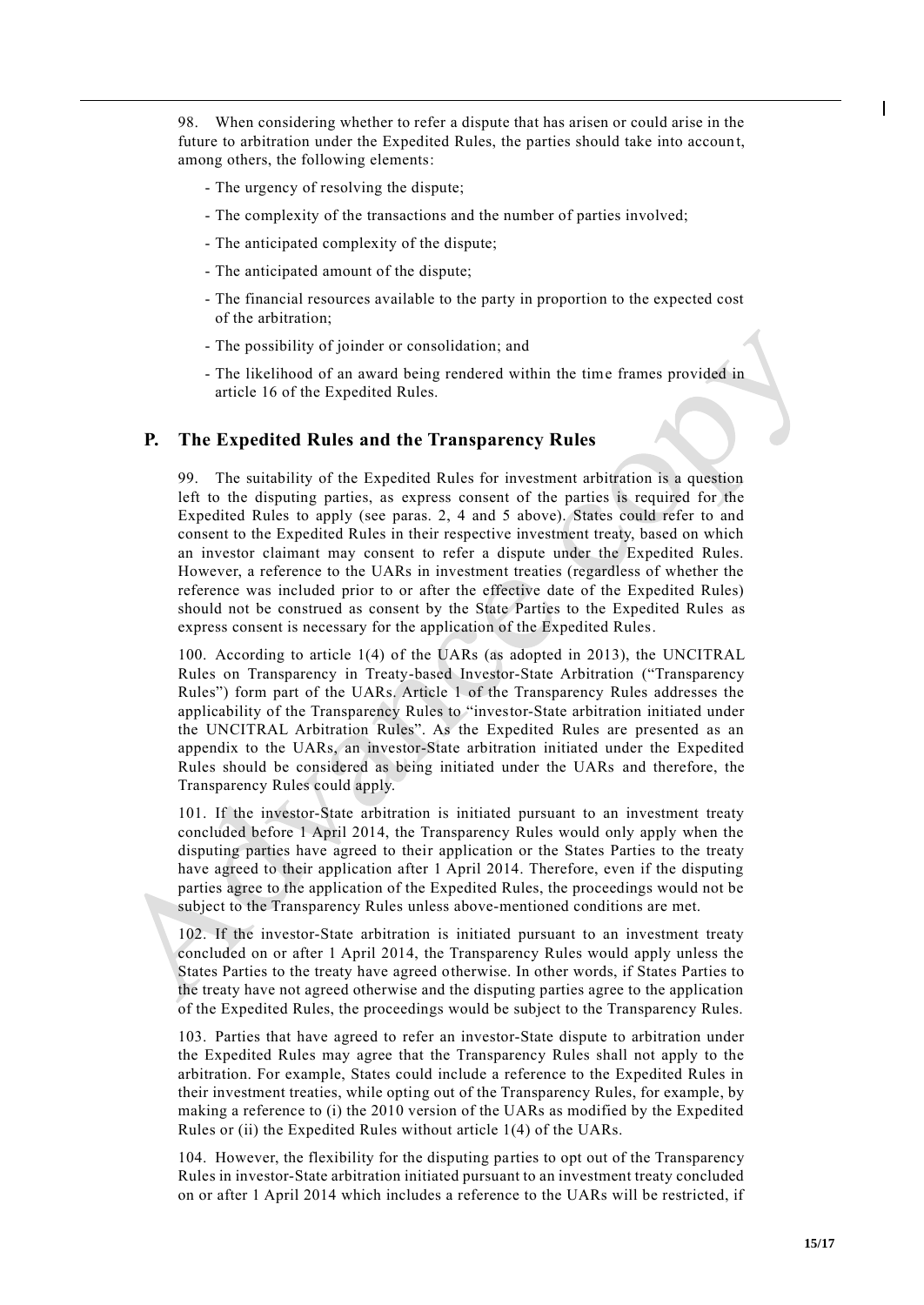the States Parties to that treaty have not opted out of the Transparency Rules. For example, if two States conclude a treaty after 1 April 2014 allowing an investor to refer a dispute to the UARs and the States have not opted out of the Transparency Rules, it would not be possible for a claimant investor and the respondent State to agree to the Expedited Rules without being subject to the Transparency Rules.

 $\overline{\phantom{a}}$